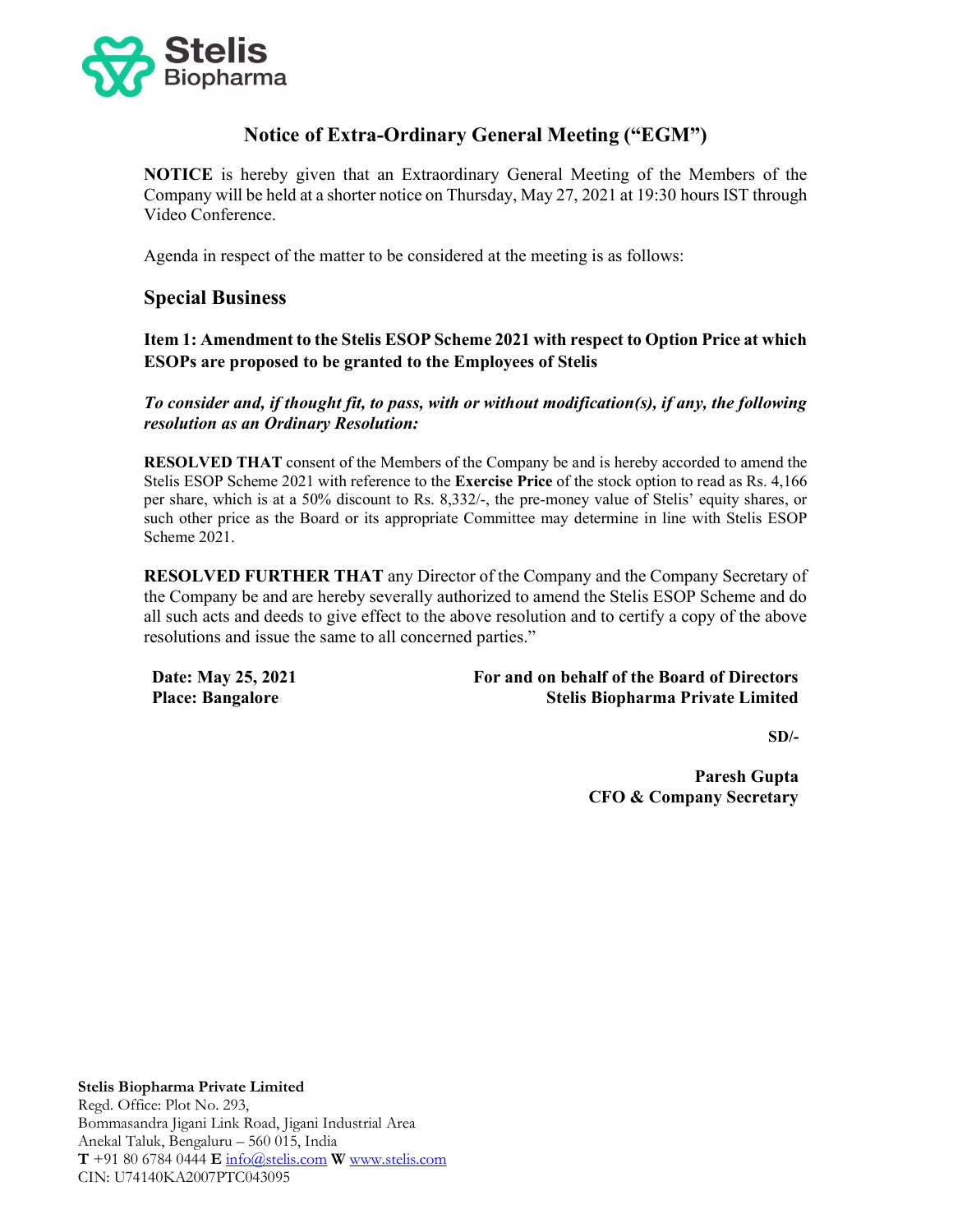

## NOTES:

- 1. The corporate members intending to appoint authorized representatives to attend the EGM are requested to send to the Company, a certified copy of the Board Resolution or Power of Attorney, if any, authorizing their representative(s) to attend and vote, on their behalf, at the EGM.
- 2. The Explanatory Statement pursuant to Section 102 of the Act read with applicable Rules thereto annexed hereto and form part of this notice.
- 3. The Meeting is convened at a shorter notice under the provisions of the Section 101 of the Companies Act, 2013
- 4. Members are requested to intimate the change in their address registered with the Company.
- 5. The details for holding EGM via videoconferencing is as under:

Join Zoom Meeting https://strides.zoom.us/j/92162194768?pwd=TXZ5Qjk4eU9FNHpnSGdEbGEyZFJxdz09

Meeting ID: 921 6219 4768 Password: 259253